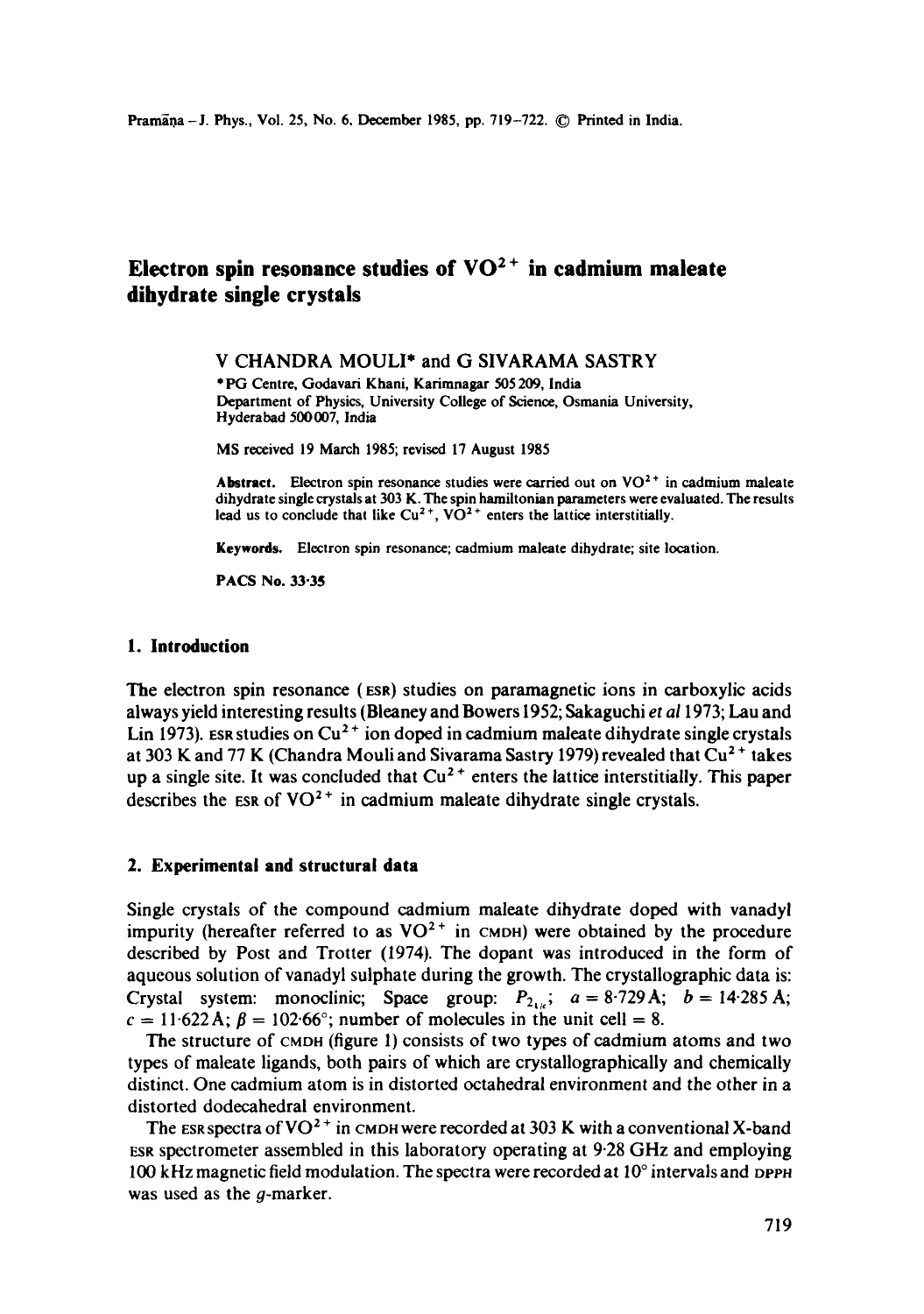

**Figure** I. Schematic representation of crystal structure of CMDH and paramagnetic centre.

## **3. Results and discussion**

The ESR spectra of  $VO^{2+}$  in CMDH consisted of a single set of eight hyperfine lines due to the <sup>51</sup>V( $I = 7/2$ ) nucleus, for all orientations of the magnetic field, with a peak-to-peak linewidth of approximately 4 G, indicating that  $VO<sup>2+</sup>$  ion occupies a single site in the lattice. Figure 2 shows the ESR spectrum of  $VO^{2+}$  in CMDH recorded along the direction of maximum hyperfine splitting (minimum q-value) in *ac* plane at room temperature. The  $q$  and  $\vec{A}$  tensors were coincident within experimental errors.

The angular variation of the ESR spectrum as the crystal is rotated in *ac* and *be\* (c\**  being normal to a-axis in *ac* plane) is identical and follows the expressions

$$
g^2(\theta) = g_{\parallel}^2 \cos^2 \theta + g_{\perp}^2 \sin^2 \theta,\tag{1}
$$

and  $A^2g^2 = g_{\mu}^2 A_{\mu}^2 \cos^2 \theta + g_{\mu}^2 A_{\mu}^2 \sin^2 \theta,$  (2)

where  $\theta$  is the angle between  $c^*$  axis and the magnetic field. The spectra recorded in  $ab$ plane show no anisotropy in  $g$  and  $A$  values indicating axial field symmetry around the  $VO<sup>2+</sup>$  ion. Such a variation of g and A tensors can be represented by a spin hamiltonian having tetragonal symmetry with  $s = 1/2$  and  $I = 7/2$  as

$$
\mathcal{H} = g_{\parallel} \beta H_z S_z + g_{\perp} \beta (H_x S_x + H_y S_y) + A_{\parallel} I_z S_z + A_{\perp} (I_x S_x + I_y S_y),
$$
\n(3)

where the terms have their usual meaning. This gives the field positions of resonance along the z-axis as

$$
H_z(m) = H_0 - Am - [I(I+1) - m^2(A^2 + A^2)]/4H_0,
$$
\n(4)

where  $H_0$  is the Gunn-diode frequency in gauss,  $A_{\parallel}$  and  $A_{\perp}$  are hyperfine field constants expressed in gauss. The other terms have their usual meaning.

The spin-hamiltonian parameters of  $VO<sup>2+</sup>$  in CMDH are given in table 1 and compared with the corresponding parameters of  $VO<sup>2+</sup>$  doped in tris sarcosin calcium chloride (TSCC), (Sathyanarayana *et al* 1978), hexauria aluminium per chlorate (HUAP) (Sathyanarayana *et al* 1976), ammonium zinc sulphate hexahydrate (AZSn) (Borchert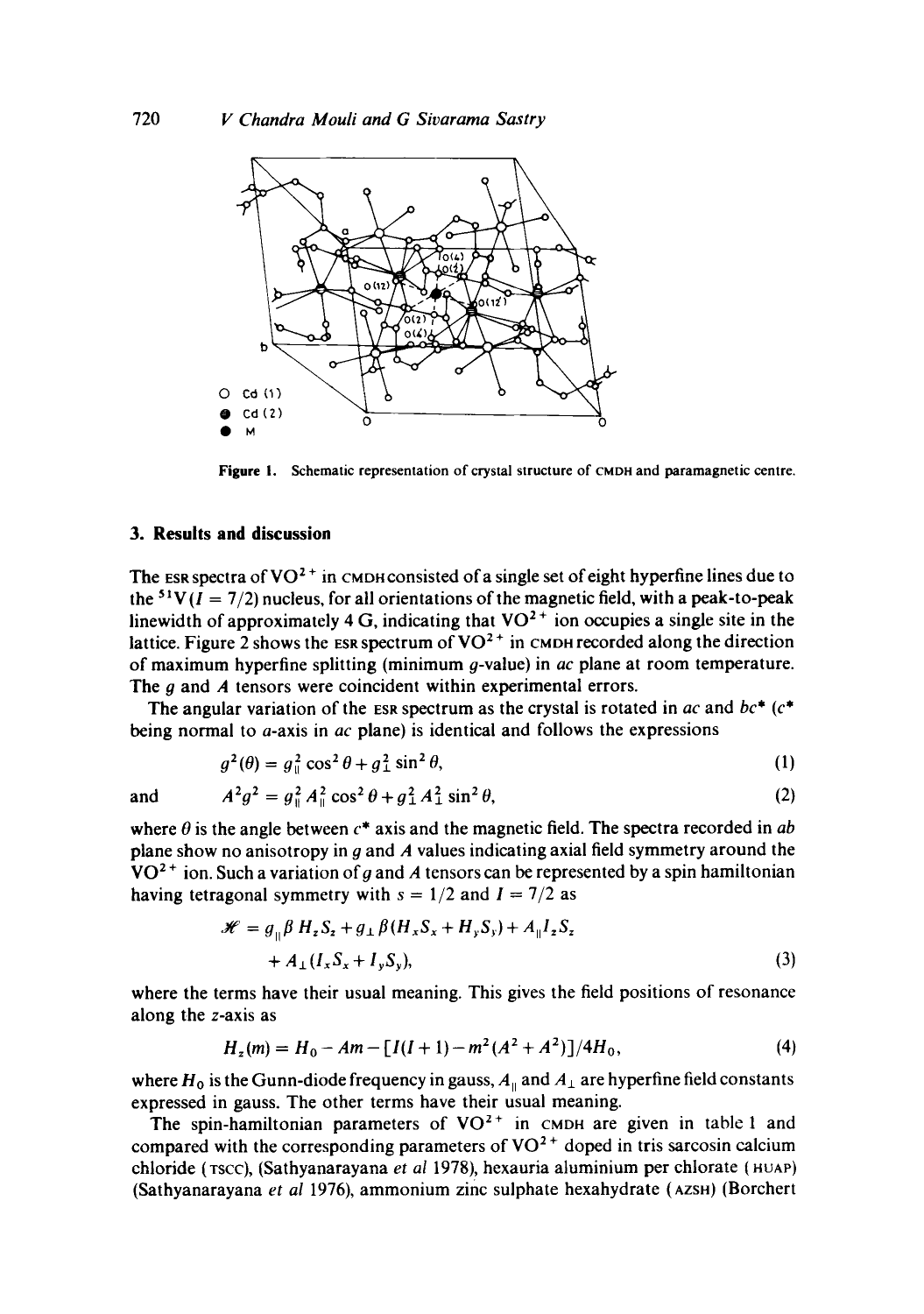

Figure 2. ESR spectra of VO<sup>2+</sup> in CMDH along the direction of maximum hyperfine splitting (A) in *ac* plane at 303 K.

| Lattice               | $g_{\parallel}$ | $\boldsymbol{g}_{\perp}$ | A <sub>II</sub><br>$(x 104 cm-1)$ | $A_+(B)$<br>$(x 104 cm-1)$ |
|-----------------------|-----------------|--------------------------|-----------------------------------|----------------------------|
| CMDH VO VO-O,         | 1.931           | 1.992                    | 183                               | 78                         |
|                       | $+0.002$        | $+0.002$                 | $\pm 2$                           | $+2$                       |
| TSCC VO-O             | 1.930           | 1.991                    | 178                               | 72                         |
| <b>HUAP VO-O.</b>     | 1.932           | 1.987                    | 175                               | 65                         |
| AZSH VO-O,            | 1.933           | 1.981                    | 188                               | 72                         |
| KTO VO-O <sub>4</sub> | 1.940           | 1.972                    | 168                               | 61                         |

Table 1. Spin-hamiltonian parameters of  $VO^{2+}$  in different  $VO-O<sub>n</sub>$ . complexes.

and Kikuchi 1964) and potassium titanyl oxalate (KTO) (Golding 1962). The KTO represents a  $VO-O<sub>4</sub>$  complex formation while all the others represent formation of a  $VO-O<sub>5</sub>$  complex.

It is evident from the ESR spectra of  $VO<sup>2+</sup>$  in CMDH that vanadium entered the lattice as  $VO^{2+}$ . Table 1 shows that the complex formed is clearly  $VO-O_5$  rather than the  $VO-O<sub>4</sub>$  (KTO).

As can be seen from crystal structure of CMDH, Cd(1) is in distorted octahedron, while Cd(2) is in dodecahedron of oxygens. Assuming that  $VO<sup>2+</sup>$  ion enters the lattice substitutionally in Cd(1) position according to the symmetry requirement of the crystal system, at least two sets of  $VO^2$ <sup>+</sup> hyperfine lines should be recorded in any plane except in  $ac$ -plane ( $ac$ -plane being a mirror plane). Since only a single set of eight hyperfine lines was obtained in all planes the octahedral substitutional position seems unlikely. The same argument holds against  $VO^{2+}$  ion entering CMDH substitutionally in the Cd(2) dodecahedral position. Further axial g and A values would be inconsistent with  $Cd(1)$ and Cd(2) substitution.